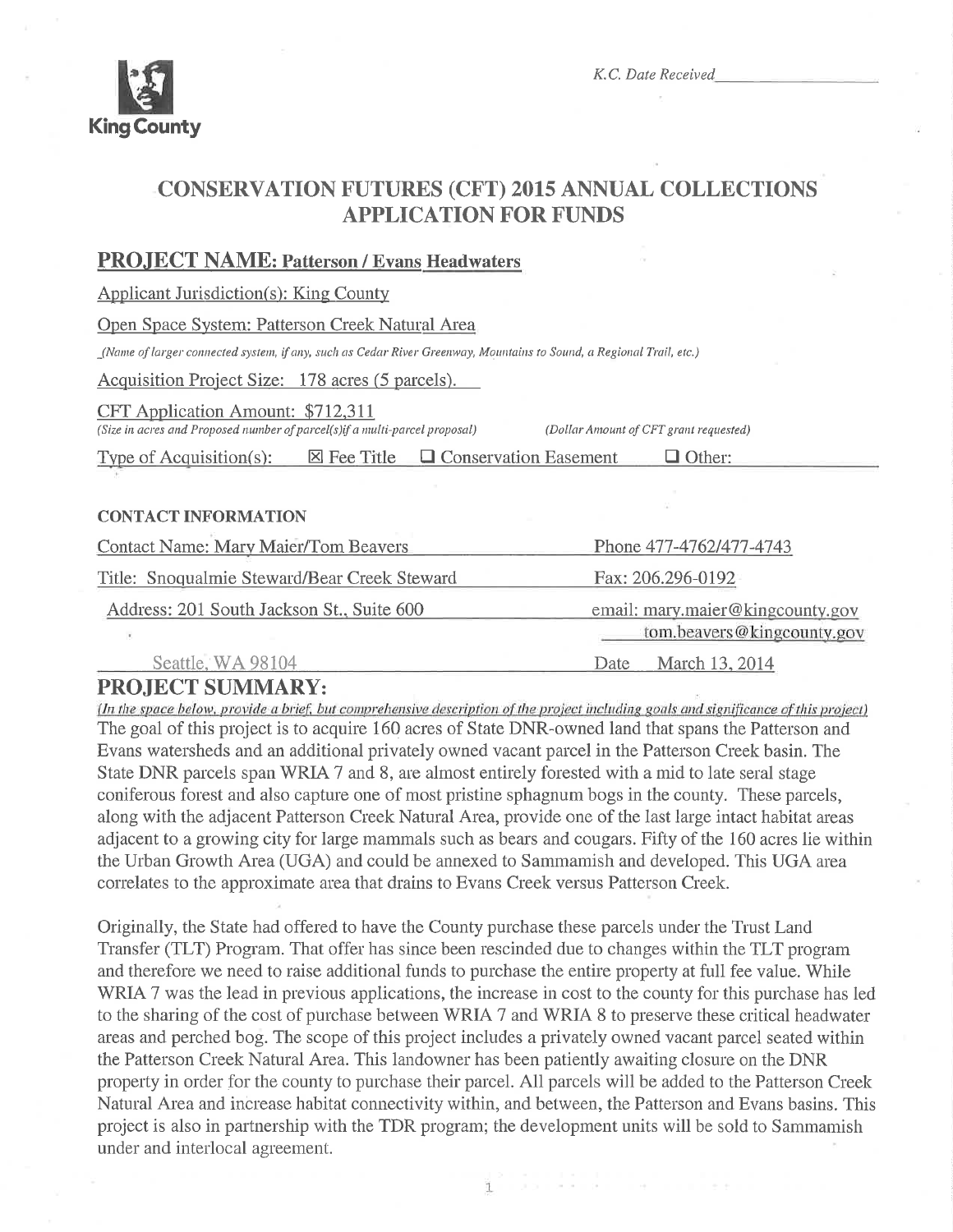#### 1. OPEN SPACE RESOURCES

Please review the attached evaluation criteria. For the **proposed acquisition parcel(s)**, please (1) mark only those criteria that apply, and  $(2)$  thoroughly, yet succinctly describe in the space below how the proposed acquisition satisfies each marked criteria.

- $\boxtimes$  A. Wildlife habitat or rare plant reserve
- $\boxtimes$  B. Salmon habitat and aquatic resources
- $\boxtimes$  C. Scenic resources
- $\boxtimes$  D. Community separator
- $\Box$  E. Historic/cultural resources
- $\boxtimes$  F. Urban passive-use natural area/greenbelt
- $\boxtimes$  G. Park/open space or natural corridor addition
- $\boxtimes$  H. Passive recreation opportunity/unmet needs
- A. Wildlife habitat or rare plant reserve -The current target parcels and the nearby Patterson Creek Natural Area provide excellent habitat conditions for bear, bobcat, cougar, river otter, beaver, pileated woodpecker, amphibians, native songbirds and other native species that require large territories and/or relative isolation from human communities. In 1995, freshwater mussels were observed in Patterson Creek and in Tributary 0383 downstream of the Patterson Creek Natural Area.
- B. Salmon Habitat and aquatic resources The Patterson Creek system supports coho, Chinook, steelhead/rainbow and cutthroat trout. According to Washington Department of Fish and Wildlife estimates, Patterson Creek accounts for 15% of the total WRIA 7 coho salmon production. While Patterson Creek is best known for its coho salmon population, several salmonids are abundant in the basin throughout the year. Adult Chinook Salmon have recently been found just downstream of the target parcels. As the population recovers, it is likely their range will expand throughout this reach. The WRIA 7 fish distribution maps show "known" Steelhead trout in Patterson Creek on one of the target parcels and "presumed" based on habitat conditions in Tributary 0383. Steelhead trout were listed under ESA as "threatened" in 2007.
- C. Scenic Resources Two parcels in the south have panoramic views of the Cascade Mountains. The north parcels provide a territorial view of the Patterson Creek Valley and the surrounding hillside.
- D. Community Separator Acquisition of these parcels will preserve a contiguous greenbelt on the watershed divide viewable from Sammamish and Issaquah-Fall City Road. Protection of these properties will help preclude sprawl from the urbanizing and expanding City of Sammamish into the Patterson Valley and help maintain the rural character so highly valued by residents.
- F. Urban passive-use natural area/greenbelt The acres will contribute significantly to the passiveuse natural are/greenbelt along the Urban Growth Line separating the City of Sammamish from the rural Patterson Valley.
- G. Park/open space or natural corridor addition This project will potentially provide 160 acres of open space along the urban/rural divide.
- H. Passive recreation opportunity/unmet need Property provides opportunities for passive recreation/trail linkages within Patterson Creek Natural Area and possibly to Soaring Eagle Park and other sites where appropriate.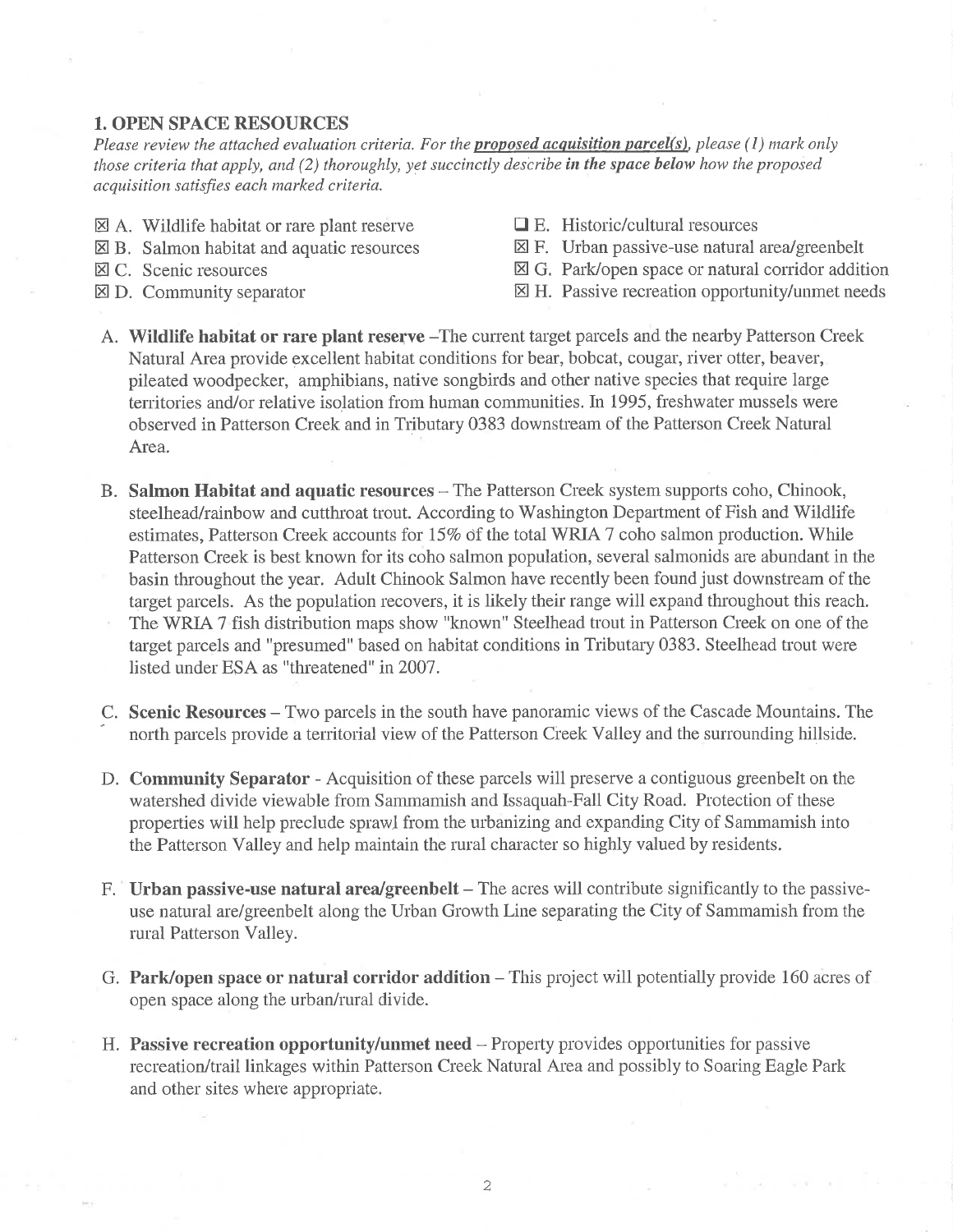#### 2. ADDITIONAL FACTORS

For the proposed acquisition parcel(s), please (1) mark all criteria that apply, and (2) thoroughly, yet succinctly describe in the space below how the proposed acquisition satisfies each marked criteria.

- E A. Educational/interpretive opportunity
- $\boxtimes$  B. Threat of loss of open space resources
- $\boxtimes$  C. Ownership complexity/willing seller(s)/ownership interest proposed
- $\boxtimes$  D. Partnerships Describe any public or private partnerships that will enhance this project:
- $\boxtimes$  E. Is the property identified in an adopted park, open space, comprehensive, or community plan?
- $\boxtimes$  F. Transferable Development Credits (TDC) participation
- B. Threat of loss of open space resources The parcels span the urban growth line and are highly desirable for development. Acquisition of these parcels will prevent additional development and associated habitat degradation and sprawl from nearby Sammamish.
- C. Ownership complexity/willing seller(s)/ownership interest proposed King County has been working with State DNR for seyeral years on this project. Initially, DNR was willing to sell to the county through the Trust Land Transfer program which would have substantially reduced the purchase price. At this time, DNR is only will to sell to the county as full fee value. DNR has indicated that they are NOT willing to phase the project so remaining funds will need to be raised in this grant cycle or DNR will walk away from this project. An updated appraisal is underway to set the stage to close in early 2015 if funding is secured. The privately owned target parcel has a willing seller and has waited patiently while the county has worked on the DNR property.
- D. Partnerships The community and the Patterson Creek Basin Citizen's Advisory Committee strongly support this property remaining in public ownership. This project is also in partnership with the City of Sammamish; the recipient of the development rights through an interlocal agreement.
- E. Is the property identified in an adopted park, open space, comprehensive, or community plan.- Patterson Creek was identified as a high priority basin in Waterways 2000. Part of this property drains to Tributary 0383. Due to its importance within the Patterson Creek drainage, several parcels on Tributary 0383, including the target parcels, were identified for acquisition in Waterways 2000. The 2004 Patterson Creek Rapid Rural Reconnaissance Report identified loss of forest cover as an important factor to address for the long term health of the watershed. The DNR lands were identified in this report as important forested areas to protect. The project is consistent with the goals of Snohomish River Basin Salmon Conservation Plan (2005) that has been adopted as part of the NOAA approved Puget Sound Chinook Recovery Plan. The project is also listed on the Snohomish Basin (WRIA 7) 3-year Work Plan and the Snoqualmie 2015 Project Book.
- F. Transferable Development Credits (TDC) participation This project is in partnership with the TDR Program and the City of Sammamish through an interlocal agreement.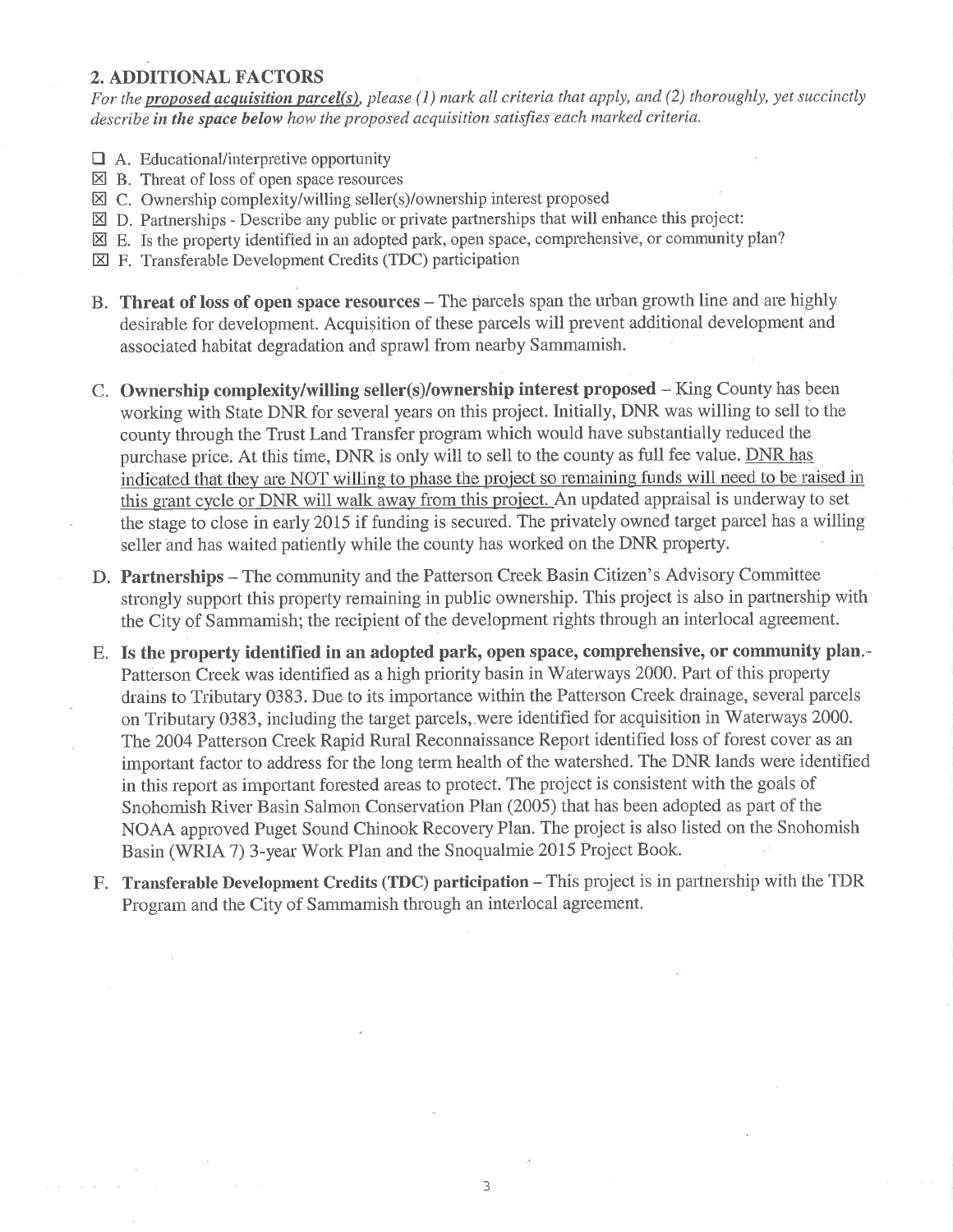#### 3. STEWARDSHIP AND MAINTENANCE

How will the property be stewarded and maintained? Does the property lend itself to volunteer stewardship opportunities? How will ongoing stewardship and maintenance efforts be funded?

This area will be managed as a Natural Area. Natural Areas are primarily managed to preserve and/or restore ecosystem processes. By working to keep the ecosystem processes in tact, we can preserve habitat conditions preferred by native species, thereby protecting our ecological heritage.

Management of Natural Areas begins with an analysis of landscape context for the site in question. Once landscape context has been determined, we are able to establish a set of goals for the site. A biological inventory of the site yields the data necessary to determine whether the land is on a trajectory to meet the site goals or whether it is in need of management interventions. The information is distilled into a series of site management recommendations. Examples of Site Management Guidelines for King County Natural Areas can be found on the web

(http://dnr.metrokc.gov/wlr/lands/natural/ecological.htm).

Site Management Guidelines for a Natural Area are implemented by the Natural Resource Lands staff in the Department of Natural Resources and Parks. The Natural Resource Lands staff has an annual budget for land management. Resources are supplemented by volunteers and by grants for projects that have significant benefits to regional priorities, such as salmon conservation.

#### 4. PROJECT BUDGET

| <b>TOTAL CFT APPLICATION AMOUNT*</b> | \$712,311 |
|--------------------------------------|-----------|
|                                      |           |

\*Allowable acquisition costs (Ordinance 14714): The disbursement of funds shall be made only for capital project expenditures that include costs of acquiring real property, including interests in real property, and the following costs: the cost of related relocation of eligible occupants, cost of appraisal, cost of appraisal review, costs of title insurance, closing costs, pro rata real estate taxes, recording fees, compensating tax, hazardous waste substances reports, directly related staff costs and related legal and administrative costs, but shall not include the cost of preparing applications for conservation futures funds.

#### Estimation of property value:

Briefly describe how land values have been estimated, i.e. appraisal, property tax assessment, asking price, letter of value or other means.

Property values have been provided by acquisition staff based on assessed and appraised values.

| <b>ESTIMATED PROJECT COSTS (dollars)</b>               | (a range may be included) |
|--------------------------------------------------------|---------------------------|
| Total property interest value (5 parcels)              | \$3,552,500               |
| Title and appraisal work                               | \$20,000                  |
| Closing, fees, taxes                                   | \$7,000                   |
| Relocation                                             | <b>NA</b>                 |
| Hazardous waste reports                                | \$500                     |
| Directly related staff, administration and legal costs | \$45,000                  |
| <b>Total Project Costs (CFT and other funds)</b>       | \$3,625,000               |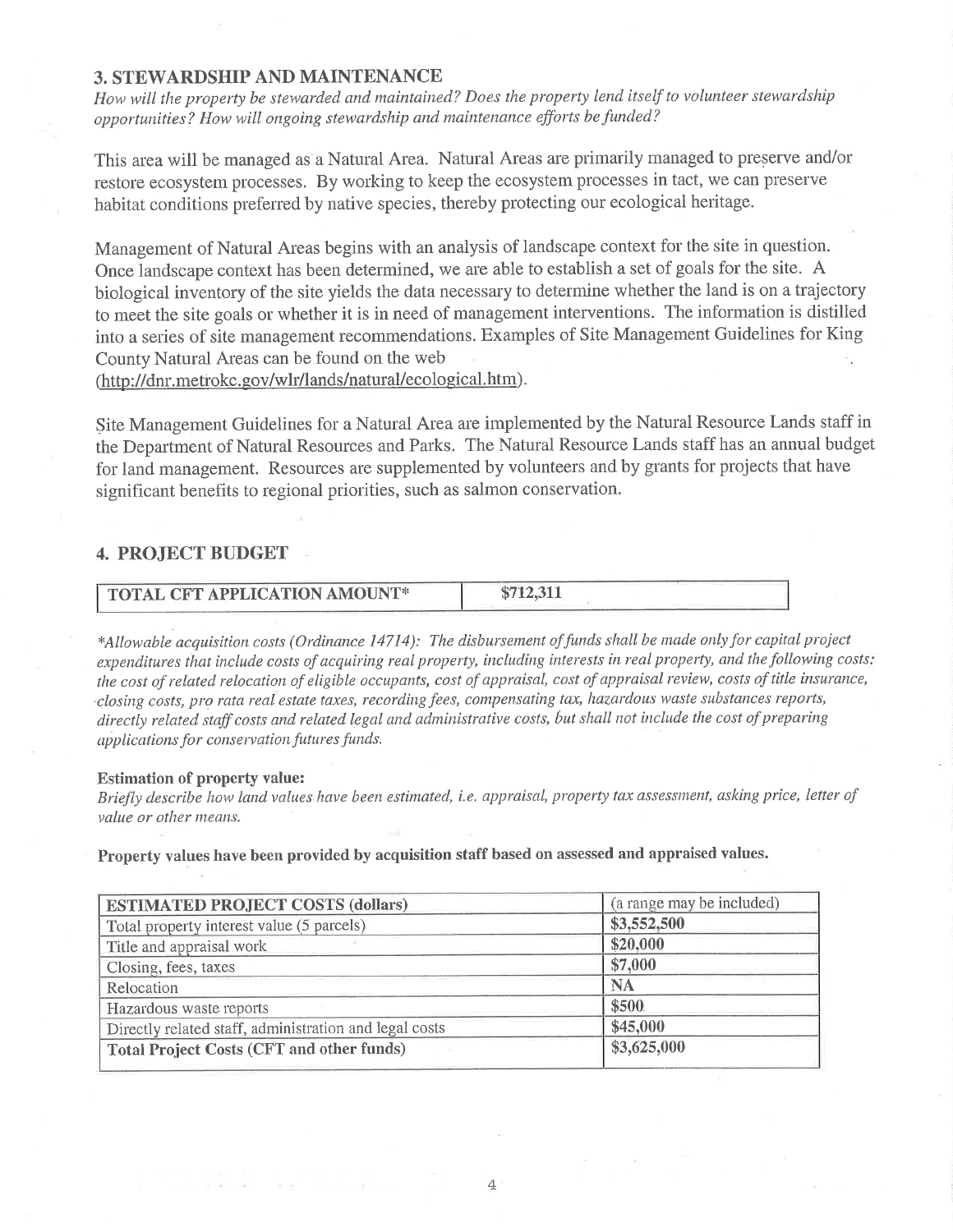| <b>MATCHING FUNDS SOURCES</b>                       | Date Expended or<br>Committed  | Match Funds Expended or<br>Committed (Amount) |
|-----------------------------------------------------|--------------------------------|-----------------------------------------------|
| King County Parks Levy                              | Secured                        | \$1,240,663                                   |
| <b>CFT</b>                                          | Secured                        | \$566,814                                     |
| TDR program (Parks Levy funding)                    | Secured                        | \$392,901                                     |
| <b>Total Matching Funds</b><br>Currently Identified |                                | \$2,200,378                                   |
| Unidentified Remaining Match Need:                  | Parks Levy 2014<br>application | \$712,311                                     |

#### Unidentified remaining match need

Please discuss briefly how the unidentified remaining match need above will be met:<br>Remaining match is captured in the 2014 Parks Levy application.

## 5. IN-KIND CONTRIBUTIONS FROM PARTNERSHIPS

| There may be opportunities for<br>in-kind contributions as the<br>project develops. | <b>Dollar Value of</b><br>In-kind<br><b>Contribution</b> | <b>Status</b><br>(Completed, or<br>Proposed in future?) | <b>Activity Date Range</b><br>(When was activity completed?<br>or, date proposed in future) |
|-------------------------------------------------------------------------------------|----------------------------------------------------------|---------------------------------------------------------|---------------------------------------------------------------------------------------------|
|                                                                                     |                                                          |                                                         |                                                                                             |
|                                                                                     |                                                          |                                                         |                                                                                             |
|                                                                                     |                                                          |                                                         |                                                                                             |
| <b>TOTAL</b>                                                                        |                                                          |                                                         |                                                                                             |

## 6. ATTACHED MAP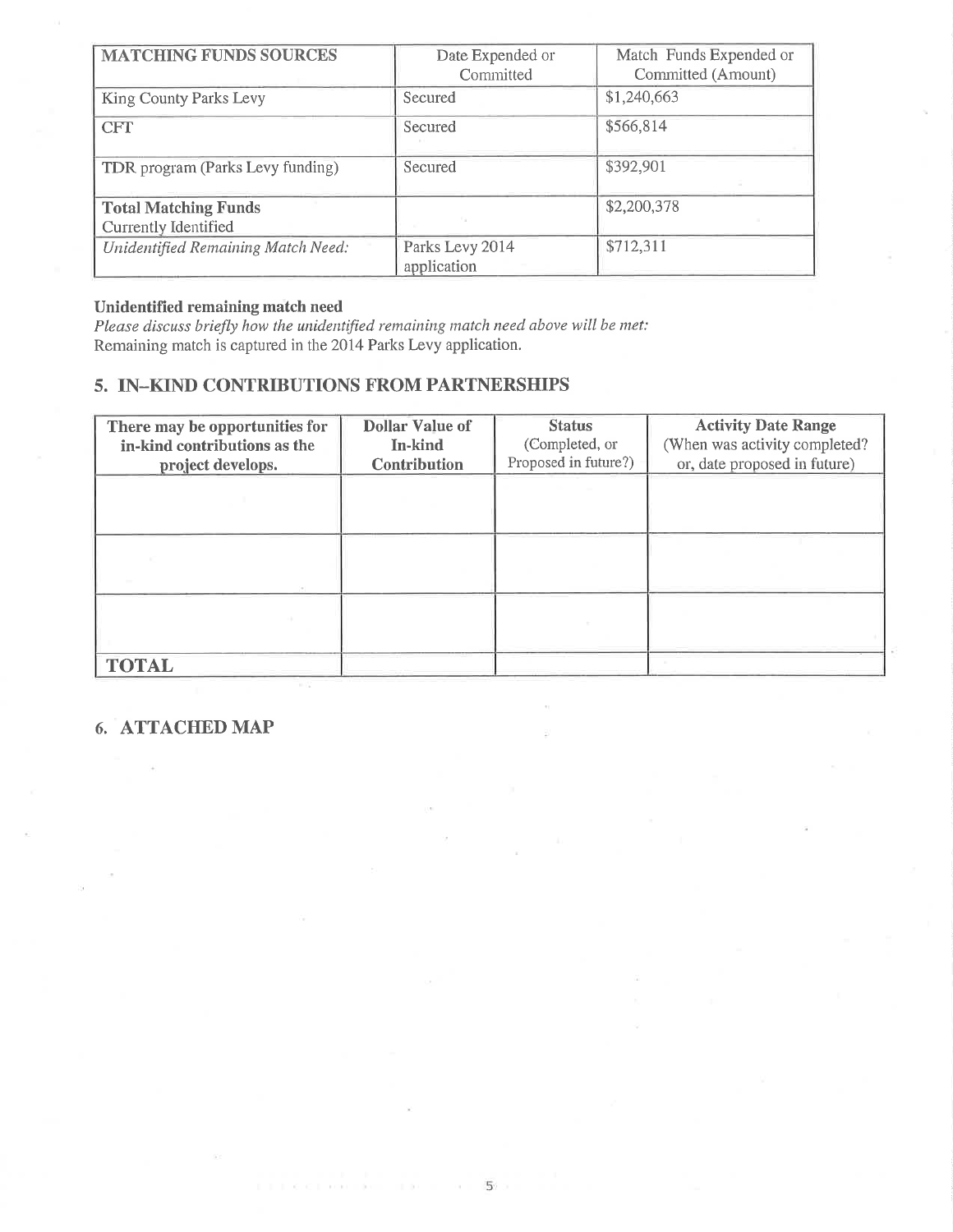